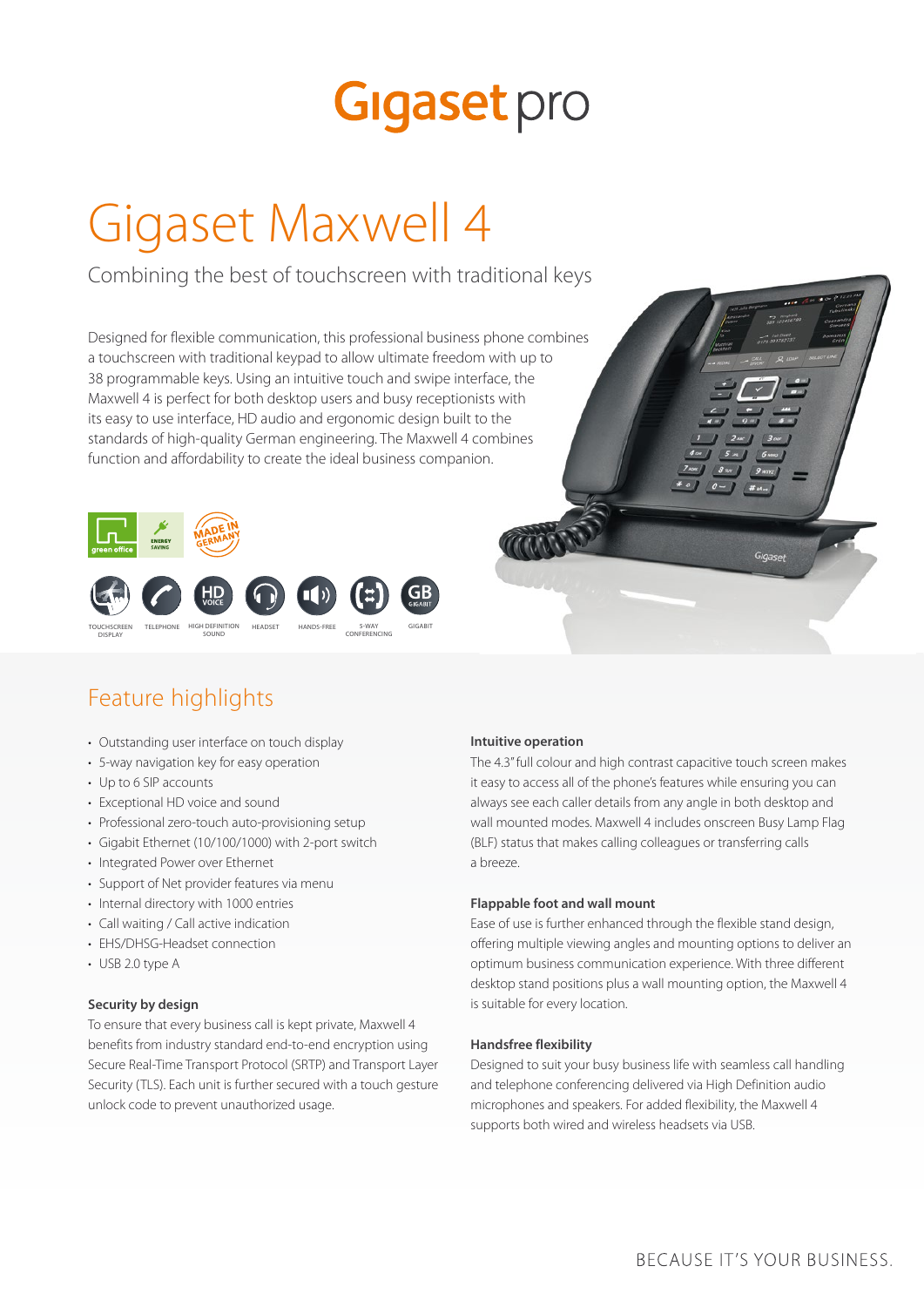# Gigaset Maxwell 4

# The professional business phone to combine touch and keys

# Technical data

- 4.3" capacitive touch, color TN Display, illuminated
- Resolution: 272 x 480 pixels
- full keypad  $(0-9, *, #)$
- 10 function keys for quick handling and status indication
- Gigabit-Ethernet 2-port switch (10/100/1000)
- LAN (PoE) Network
- PC Computer
- $\cdot$  RJ9 (2x)
	- Corded Handset
	- Corded Headset
- RJ45 (EHS/DHSG)
- EHS/DHSG Headset
- USB 2.0 Type A
- Headset
- Handsfree device
- USB plug
- PoE: IEEE 802.3af, class x

## Audio Features

- Headset connection via EHS/DHSG, standard RJ-9 jack or USB
- Wideband HD sound
- Full-duplex speakerphone in brilliant sound quality
- Adjustable volume: speakerphone, corded handset and headsets
- Codecs G.711 u/a, G.722, G.726-32, iLbc, G.729

# Directory and call management

- Address book with 1000 entries on internal memory
- Quick search: characters or full text
- Online Address Books
- LDAP support (network-based corporate phonebook)
- Pre-dialing with editing
- 5-way conferencing (local)
- 4 lines in parallel
- Display of call duration, name and number
- Call waiting, forward, call hold, swap, conference (attended and ad hoc), transfer (attended and blind)
- Online directory auto-lookup for incoming calls

## Telephony PBX Features

- BLF (busy lamp fields)
- Conference calls (up to 5-way)
- Call transfer: blind/unattended, attended
- Call hold / reject / swap / resume
- Call back
- CLIR
- Call waiting
- Manual call deflection
- Call forwarding: CFU, CFNR, CFB
- Anonymous call blocking
- MOH (music on hold)
- Zero-touch auto-provisioning

# Connectivity

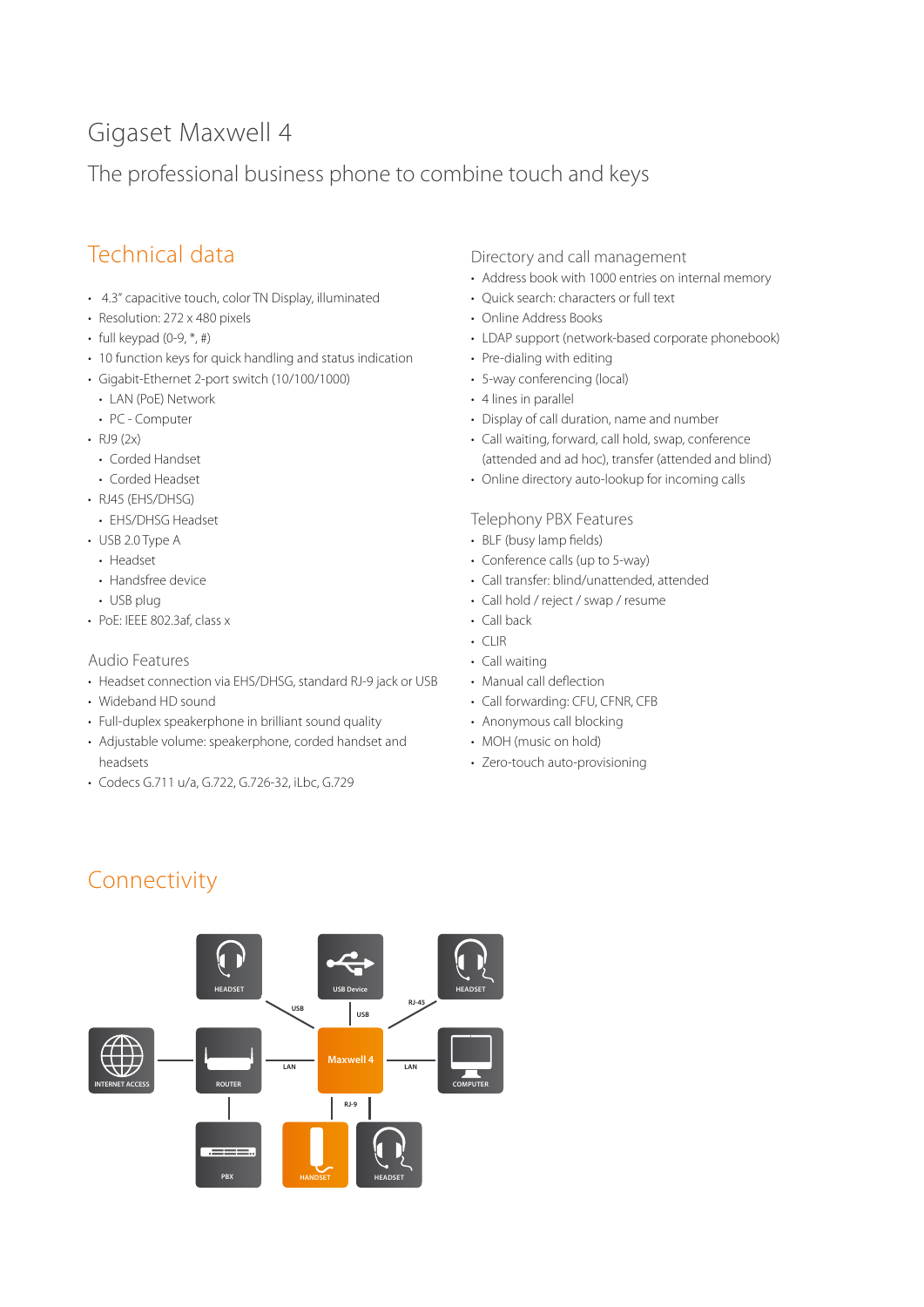# **Gigaset** pro

#### Supported protocols

- VoIP protocol: SIP (RFC3261, RFC2543)
- Security: SRTP (RFC3711), TLS (RFC2246), SIPS
- Remote configuration: HTTP, HTTPS
- Internet protocol: IPv4 (RFC0791)
- QoS: DiffServ (RFC2474, RFC2475)
- RTCP
- DHCPv4 (RFC2131)
- DHCP Option 60: VendorID
- DHCP Option 114
- STUN (RFC3489)
- ICE
- DNS SRV-RR (RFC2782)
- DTMF (in-basnd), RTP payload (RFC4733), SIP-INFO
- Syslog
- IEEE 802.1Q VLAN tagging
- HTTP
- HTTPS
- TCP
- UDP
- RTP
- LDAP

# Hardware

Dimensions of Main Device

- 188 mm (L) x 188.5 mm (W) x 36 mm (H)
- Weight approx.: 401 g

## Dimensions of Handset

- $\cdot$  181 mm (L) x 45.6 mm (W) x 38.5 mm (H)
- Weight approx.: 108 g

# Dimension of Foot

- $\cdot$  187.5 mm (L) x 156.5 mm (W) x 24.5 mm (H)
- Weight approx.: 306 g

# Warranty

• Two years

## Environmental conditions

- Operating temp: 0° to +40° C
- Operating temp: -25° to +70° C
- Relative humidity: up to 93% non-condensating

## Contents of the packaging

- Main device
- Handset
- Handset cable
- Foot
- Security leaflet